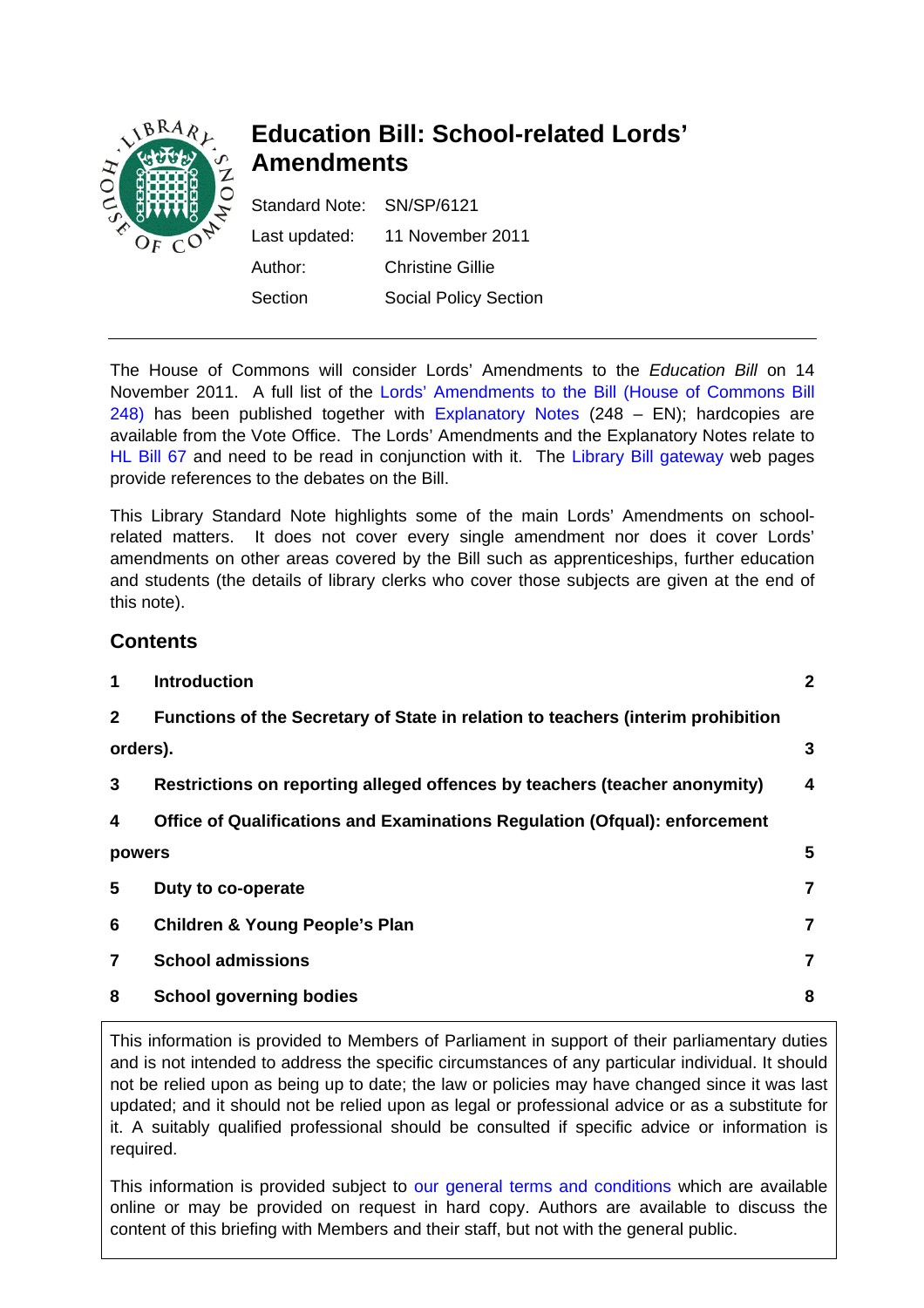<span id="page-1-0"></span>

| <b>School Inspections</b>                  | 8  |
|--------------------------------------------|----|
| <b>Academies</b>                           | 10 |
| Special educational needs: direct payments | 11 |
| Library subject specialists                | 11 |
|                                            |    |

#### **1 Introduction**

Background on the Bill as presented in the House of Commons was provided in [House of](http://intranet.parliament.uk/briefing-papers/RP11-14)  [Commons Library Research Paper 11/14,](http://intranet.parliament.uk/briefing-papers/RP11-14) dated 3 February 2011. A summary of the House of Commons Second Reading debate and Public Bill Committee debates was provided in [House of Commons Library Research Paper 11/37,](http://intranet.parliament.uk/briefing-papers/RP11-37) 5 May 2011. Background on the Bill as introduced in the House of Lords was provided in [House of Lords Library Note](http://intranet.parliament.uk/briefing-papers/LLN-2011-020) LLN/2011/20, dated 9 June 2011.

The [Library Bill gateway](http://services.parliament.uk/bills/2010-11/education.html) web pages provide references to the debates on the Bill.

A full list of the [Lords' Amendments to the Bill \(HC Bill 248\)](http://www.publications.parliament.uk/pa/bills/cbill/2010-2012/0248/2012248.pdf) has been published together with [Explanatory Notes](http://www.publications.parliament.uk/pa/bills/cbill/2010-2012/0248/en/2012248en.pdf) (248 – EN); hardcopies are available from the Vote Office. The Lords' Amendments and the Explanatory Notes relate to [HL Bill 67](http://www.publications.parliament.uk/pa/bills/lbill/2010-2012/0067/lbill_2010-20120067_en_1.htm) and need to be read in conjunction with it.

This Standard Note highlights some of the main Lords' Amendments on school-related matters. It does not cover every single amendment nor does it cover Lords' amendments on other areas covered by the Bill such as apprenticeships, further education and students (the contact details of library clerks who cover those subjects are given at the end of this note).

In the House of Lords, the Bill was considered at Second Reading, during 11 Grand Committee sittings, four Report days, and at Third Reading. At the end of the Third Reading debate, Lord Hill of Oareford, the Parliamentary Under-Secretary of State for Schools, reflected on the main changes made to the Bill in the Lords. He also noted that the Government had given commitments to use statutory guidance or regulations to address concerns raised about behaviour and discipline and about careers education – two areas that had been particularly controversial.

As a result of the detailed scrutiny to which the Bill and I personally have been subjected, however painful at times, it is a better Bill. We have brought forward a number of amendments in response to concerns that have been raised-on Ofqual enforcement powers, the duty to co-operate, admissions and inspections, teacher anonymity, colleges, apprenticeships and direct payments. As my noble friend Lady Walmsley said, we have also committed to use statutory guidance or regulations to address concerns raised about behaviour and discipline, careers and part-time students in HE. So I would like to thank in particular my noble friends Lady Walmsley, Lady Brinton and Lady Sharp for their advice, which has helped us. I thank, too, the noble Baroness, Lady Jones of Whitchurch, who I hope will pass on my thanks to the noble Baroness, Lady Hughes of Stretford, for the constructive challenge that they have provided throughout. There have been very important contributions on this Bill from all sides, and from the Cross Benches-particularly on SEN issues and the duty to co-operate-and from the Bishops' Benches, which have underlined the important role that faith schools play across our education system.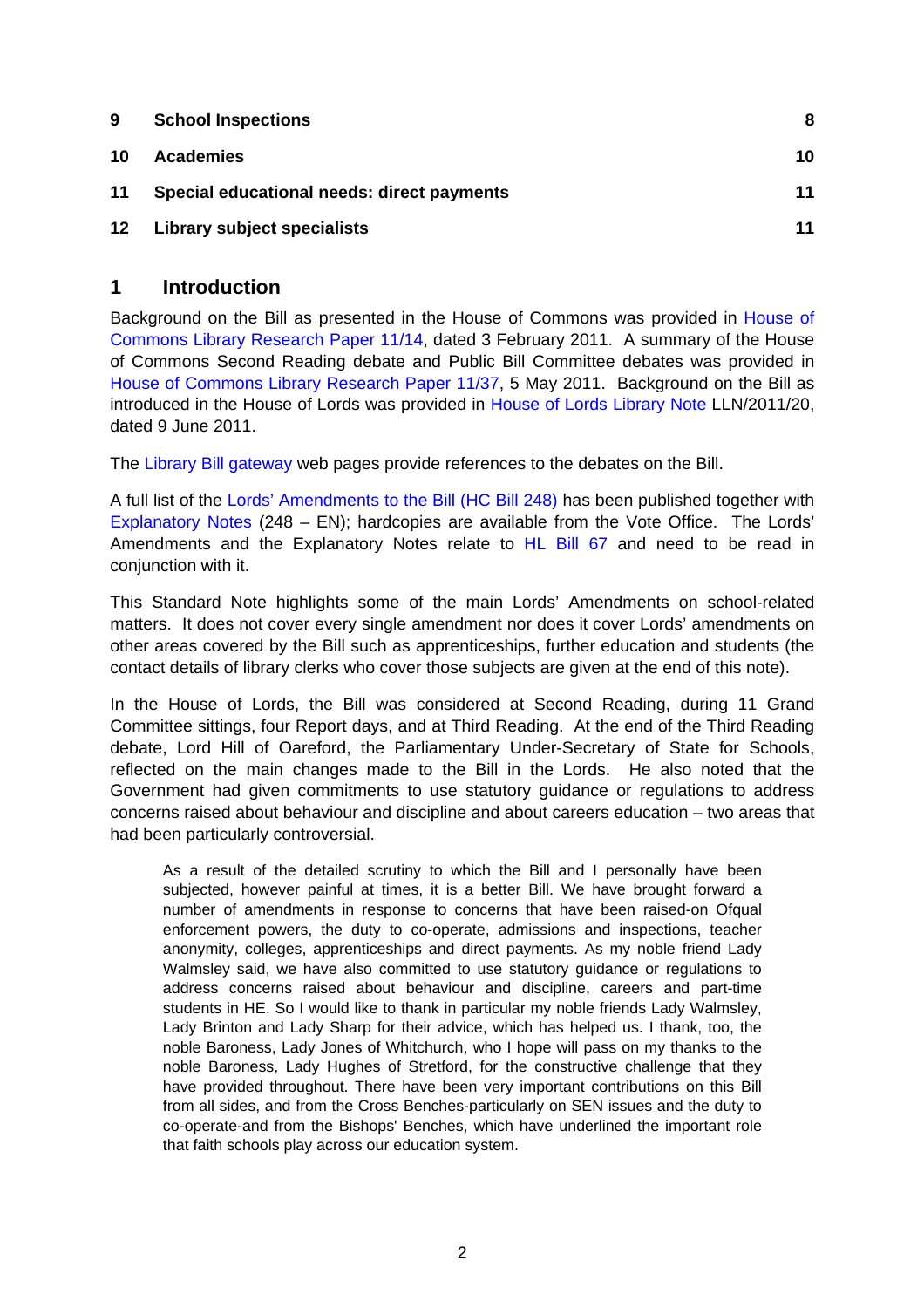<span id="page-2-0"></span>I am particularly grateful for one piece of advice that I received from my noble friend Lord Lucas, which I thought summed up our deliberations on this Bill. It is a quote from John Stuart Mill, who must have been sitting in Committee when he said:

"Education, in its largest sense, is one of the most inexhaustible of all topics ... and notwithstanding the great mass of excellent things which have been said respecting it, no thoughtful person finds any lack of things both great and small still waiting to be said".

I thought that was a pretty good summation of our debate.<sup>[1](#page-2-1)</sup>

The following notes provide further details of the main school-related changes.

#### **2 Functions of the Secretary of State in relation to teachers (interim prohibition orders).**

An interim prohibition order is an order that may be imposed quickly to prevent a teacher from undertaking teaching work while their case is being considered prior to a final decision by the Secretary of State.

In Grand Committee, Government amendments were made in response to recommendations made by the Lords' Delegated Powers and Regulatory Reform Committee. The effect of the amendments would be to provide that the Secretary of State may only make an interim prohibition order where he or she considers it necessary in the public interest to do so, and that an order must be reviewed every six months if the teacher concerned applies for such a review. The changes were outlined by Lord Hill during the debate in Grand Committee (my emphasis added):

The key question is that posed by the noble Lord, Lord Puttnam; namely, what should replace the GTCE if one accepts that it has not delivered in the way that he and others had hoped at its beginning?

Perhaps I may set out what we are proposing. It is, in essence, the following. A smaller, more cost-effective body, the teaching agency, would deal only with matters of misconduct. Hearings would be heard by a panel made up of representatives of the profession and independent lay people, with a right of appeal, as now, to the High Court.

Issues of incompetence would be dealt with separately. I have always thought that that the [General Teaching Council for England] GTC's current sanction for incompetence was a surprisingly nuclear option. Rather than a slow, cumbersome process that led painfully to a national process and ultimately-for 15 teachers-to barring from the profession, we think it would be better to have a much more flexible, local system whereby issues are resolved more quickly. We can all think of people who have not made a go of it with one employer, but who flourished somewhere else. We are therefore keen to move to a system with all the same protections in employment legislation whereby employers can exercise judgment, address problems more swiftly, and help teachers to improve.

We have been carrying out a review of the professional standards for teachers, which will give employers clearer national benchmarks for performance and conduct. We are currently consulting on simplified arrangements for performance management and tackling poor capability. That will streamline the system and remove the current duplication that employers have found is a barrier to tackling performance issues. We

<span id="page-2-1"></span><sup>1</sup> Lords Third Reading, HL Deb 9 November 2011 c330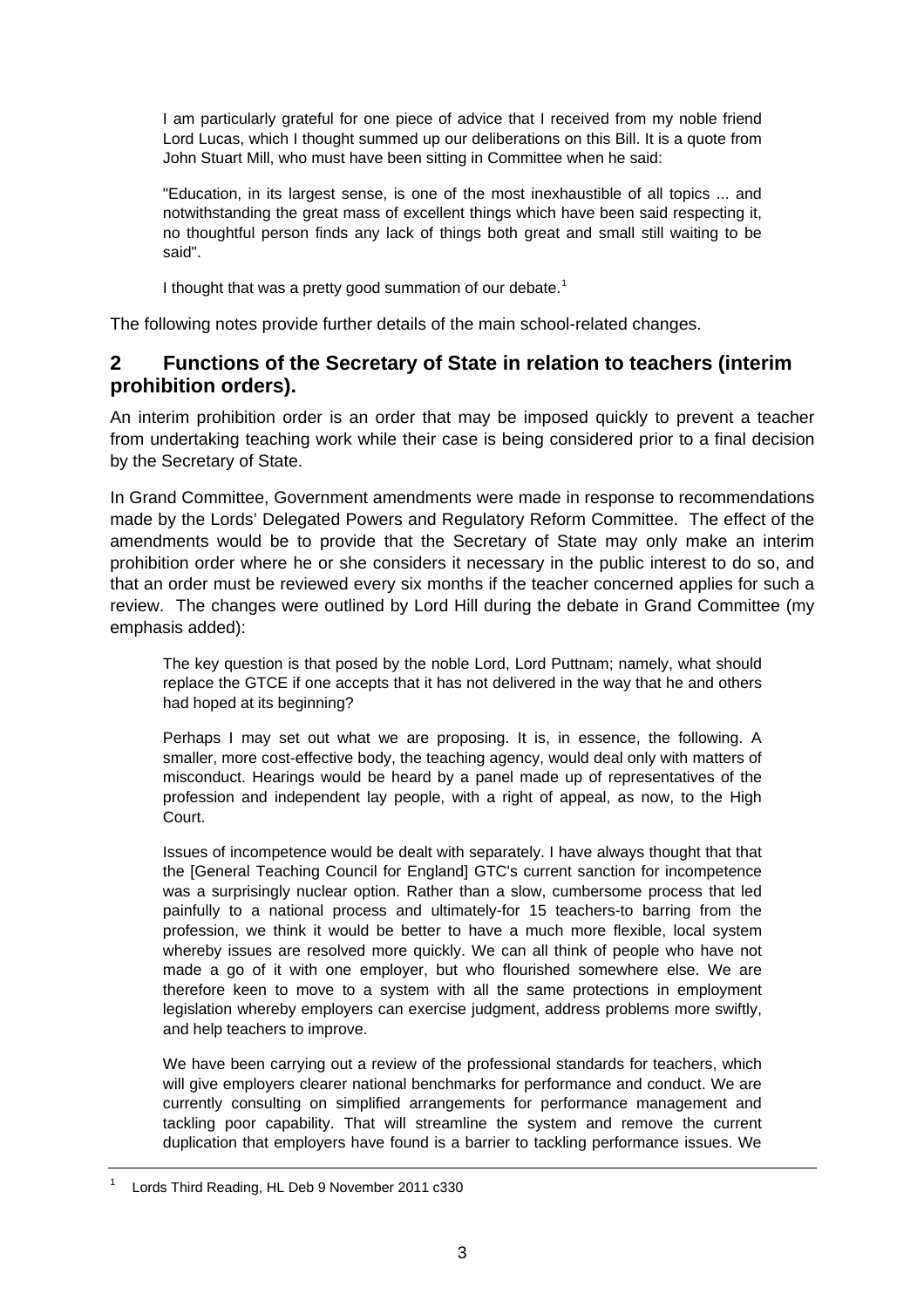<span id="page-3-0"></span>will also strengthen the training and support available to school leaders, so that head teachers and aspiring heads are better prepared for their management role through a revised national professional qualification for headship. We think that these measures will leave the powers to deal with teacher incompetence in a more appropriate place and help head teachers to exercise those powers more effectively than the current regulatory system does.

So far as conduct is concerned, none of this is to say that we think there is no role for a national regulator. On the contrary, we are clear that where teachers are guilty of serious misconduct, they should be referred to the national regulator for potential barring from the profession. That mechanism is cumbersome for head teachers and the regulator, because every case where a teacher is sacked for misconduct must be referred, even though the vast majority of these cases do not warrant barring. The new arrangements will be more effective by giving employers discretion, while still ensuring that the most serious cases are referred. **Where cases are referred to the regulator, the Bill gives the Secretary of State a new power to make interim prohibition orders. This power was always intended for use in the very rare cases where it is in the public interest to bar an individual from teaching while an investigation is underway. Amendments 64AA, 65A 65B and 65C have been tabled by the Government in response to your Lordships' Delegated Powers and Regulatory Reform Committee's recommendations that the safeguard for this power be put in the Bill.**

Noble Lords have asked for reassurance that the element of discretion that we are introducing will not lead to a weaker and less consistent system. It is of course important that the new system protects pupils and maintains confidence in the teaching profession. Let me say straight away that the proposals make no change to the duty on all schools to refer any cases of serious misconduct relating to children to the Independent Safeguarding Authority.

I should also draw your Lordships' attention to the fact that the Bill provides for referrals to the Secretary of State from members of the public. Where a parent or other member of a community disagrees with the judgment of a head teacher who has not referred a teacher dismissed for serious misconduct, they may make the referral themselves. This provides a further safeguard that teachers in the most serious cases will not in some way slip through the net.  $2^2$  $2^2$ 

## **3 Restrictions on reporting alleged offences by teachers (teacher anonymity)**

In debate in Grand Committee, Peers raised a number of concerns about the provisions relating to restrictions on reporting alleged offences by teachers (clause 1[3](#page-3-2)). $3$  Responding, the Government introduced amendments at Lords' Report Stage. These were summarised by Lord Hill of Oareford as follows:

I should like to speak briefly to this and the other government amendments which make up the majority of this group. A number of these amendments were prompted by the debate about Clause 13 that we had in Grand Committee. My noble friend Lord Phillips and a number of other Peers were concerned that the way the clause was drafted might lead a judge to place undue weight on the welfare of the teacher involved when considering applications to lift reporting restrictions. It was not our intention to skew the judge's consideration to the disadvantage of the pupil, or pupils, who had made the allegation.

<sup>2</sup> Grand Committee, Third Day, HL Deb 4 July 2011 GC 64-67

<span id="page-3-2"></span><span id="page-3-1"></span><sup>3</sup> Grand Committee, Fourth Day, HL Deb 6 July 2011 GC 144-178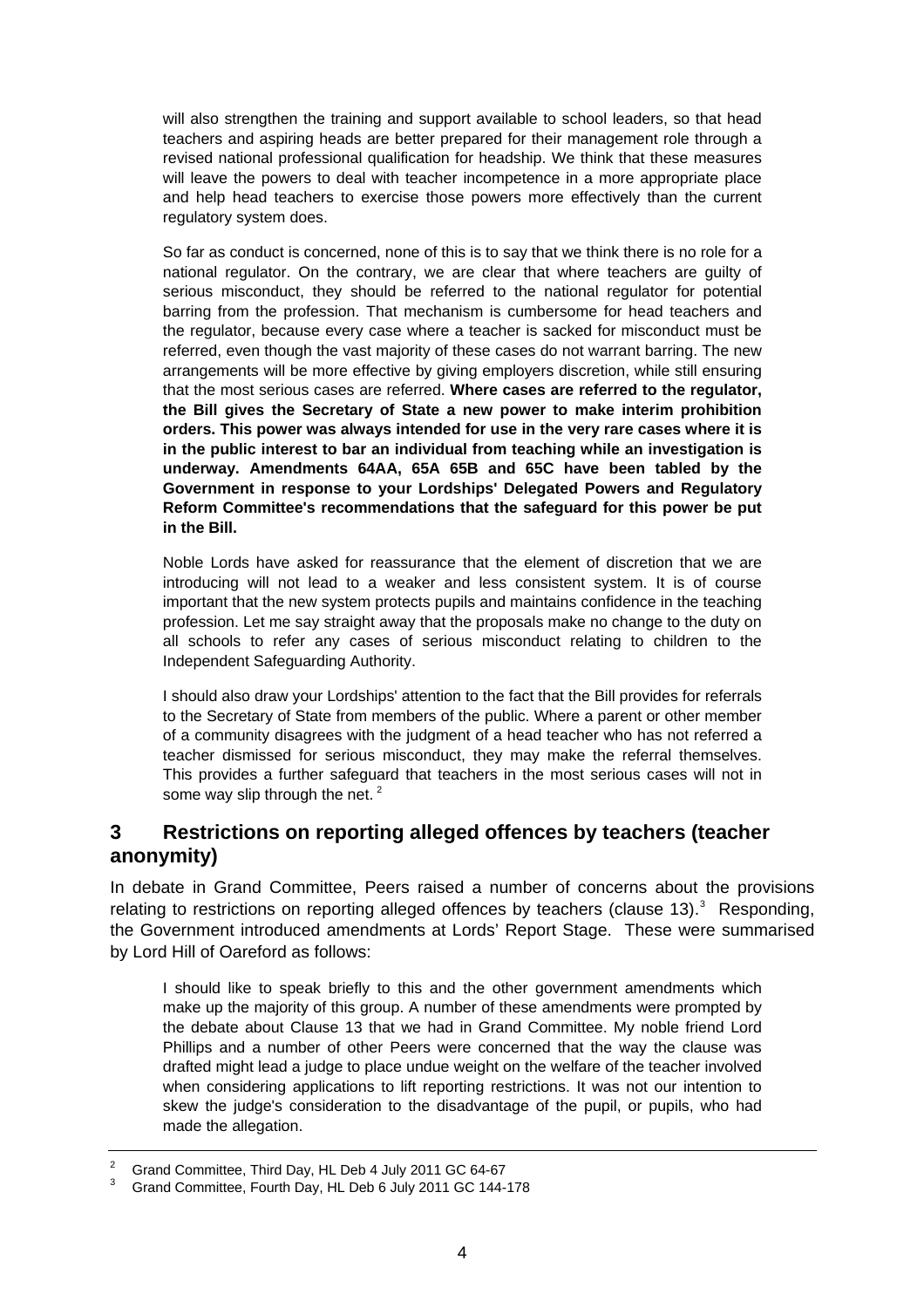<span id="page-4-0"></span>Amendment 44 therefore makes it clear that courts must have regard both to the welfare of the teacher and to the alleged victim of the offence when deciding whether to lift reporting restrictions. My noble friend was also concerned that the clause could lead to one-sided reporting of an allegation. It provided that the written consent of the individual about whom allegations had been made should be a defence to a charge of breaching the restrictions. However, that could lead to a situation where a teacher defended himself publicly against an allegation while those making the allegation were unable to respond.

We thought that my noble friend Lord Phillips was right to say that when a teacher is responsible for a publication identifying him or her as the subject of an allegation, then restrictions should lift and other parties should then be able to publish their side of the story. Amendment 49 and the consequential Amendments 53 and 54 make this change. The remaining amendments are technical improvements to the drafting of parts of Clause 13 following discussions between officials at the Department for Education and officials at the Lord Chief Justice's office. They do not represent a change to the policy intention behind the clause.

Amendment 42 clarifies that tentative allegations that a teacher may be guilty of an offence should be treated in the same way as firmer allegations that they are guilty. Amendment 43 and consequential Amendments 45, 46 and 50 clarify that applications for reporting restrictions to lift should be made to the magistrates' court, with appeals going to the Crown Court. Amendment 50 and the paving Amendment 47 help the clause more accurately to reflect our original policy intention that reporting restrictions should lift automatically when a teacher is charged. I beg to move. $4$ 

The amendments were agreed.<sup>[5](#page-4-2)</sup>

## **4 Office of Qualifications and Examinations Regulation (Ofqual): enforcement powers**

The Government introduced new clauses to strengthen Ofqual's powers to ensure that recognised awarding bodies comply with conditions.

One of the changes would enable Ofqual to impose fines on awarding bodies. Peers had questioned whether Ofqual's powers were sufficient to deal with a situation such as arose in the summer when there were numerous errors in awarding bodies' examination papers. Lord Hill outlined what the amendments would do and how the powers would be used:

The key point made by my noble friend Lord Lingfield and others in the Grand Committee debate on 13 July was that Ofqual currently has only two types of sanctions available to it: first, the power to direct an awarding body to comply with a condition; and, secondly, the ultimate-and rather nuclear-sanction of partial or full withdrawal of recognition, which in effect would prevent an awarding body from offering a qualification to maintained schools.

Obviously, those are strong powers. First, Ofqual can require awarding bodies to put things right by giving those bodies a direction; but that will often be only after they have gone wrong, so that is after the candidate has endured the two hours of stress that resulted from unsolvable problems in the paper they were sitting. Secondly, Ofqual can, in practice, strip an awarding body of the ability to offer its qualifications to the market. That certainly sounds like a strong incentive on awarding bodies not to make mistakes and to comply with Ofqual's conditions, but taking such a step could have a

<sup>4</sup> Report, First day debate, HL Deb 18 October 2011 c264

<span id="page-4-2"></span><span id="page-4-1"></span><sup>5</sup> Ibid., cc277-280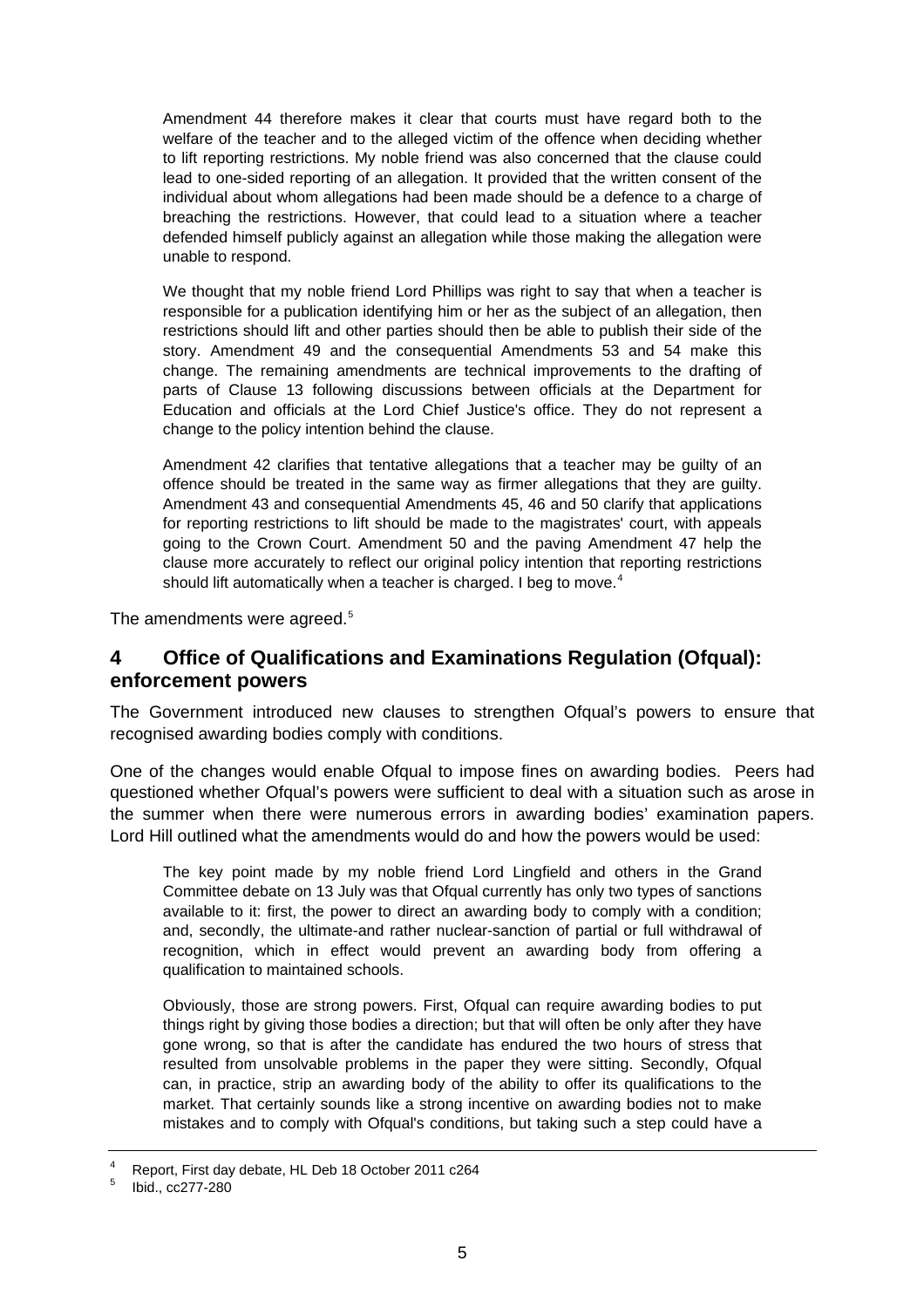very disruptive impact on the whole system, as schools and colleges would have to switch providers and the courses they are teaching. Ofqual is under a duty to act appropriately and proportionately, so, given this impact, it would be able to do that in practice only if faced with an extremely serious or extremely persistent breach of a condition.

For breaches of conditions that are unlikely to trigger Ofqual's nuclear sanction of withdrawal of recognition-and the errors we saw from those awarding bodies in the summer are of that kind-there is little Ofqual can currently do to impose a serious consequence that would act as a deterrent or encourage compliance. That, in essence, is why we are introducing Amendment 56 and Amendment 57, which gives similar powers to Welsh Ministers who are the regulator of qualifications in Wales. The amendments give Ofqual the power to impose a variable monetary penalty on an awarding organisation that fails to comply with a recognition condition. I hope I can give reassurance to my noble friends Lady Sharp and Lady Brinton, who had some concerns about this that have also been raised by Pearson. As a multinational it is concerned-and I understand that concern-that Ofqual's fines could take a proportion of its global turnover, of which only a small proportion is generated from the provision of qualifications in this country.

As is the case for other regulatory bodies that have the power to impose a monetary penalty, the method of calculating the relevant turnover for these purposes will be determined in accordance with an order made by the Secretary of State, which will be subject to the affirmative procedure. There will be a full 12-week consultation on these rules with interested parties, including the awarding organisations. I can also confirm that our intention is that the definition of turnover would be limited to just that turnover generated by activity that Ofqual regulates, and would not encompass turnover from unregulated international activity. Stating that there is a 10 per cent cap in the Bill is common to other regulators.

This new power to fine will help concentrate minds at the awarding bodies and send a clear signal to students and the wider public that the exam boards will face consequences where they get things wrong. The clauses include safeguards in line with regulatory best practice to ensure that this new power is used appropriately and proportionately, including a cap on the maximum amount; clear procedures for notification that must be followed; independent appeals arrangements; and the requirement for a full consultation by Ofqual before they can be implemented.

As the legislation currently stands, there are circumstances in which an awarding body may have breached one of Ofqual's conditions but Ofqual would not be able to use any of its enforcement powers. Parliament has given Ofqual a set of objectives that it requires Ofqual to secure. To secure these objectives, it has given Ofqual the ability to set conditions which it can require awarding bodies to meet and sanctions which in theory it can rely upon if awarding bodies are not complying. However, the legislation as drafted inadvertently means that Ofqual is not simply free to use its sanctions when a condition is breached as is the case with other similar regulators. Instead it also has to meet additional higher-level hurdles that are not in place for other regulators: namely, that the failure to comply prejudices, or is likely to prejudice, either the proper award of any qualification or learners seeking such a qualification.<sup>[6](#page-5-0)</sup>

The amendments were agreed.<sup>[7](#page-5-1)</sup>

<span id="page-5-0"></span><sup>6</sup> Lords Report, Second Day, 24 October 2011 cc 564-67

<span id="page-5-1"></span><sup>7</sup> Ibid., cc571-4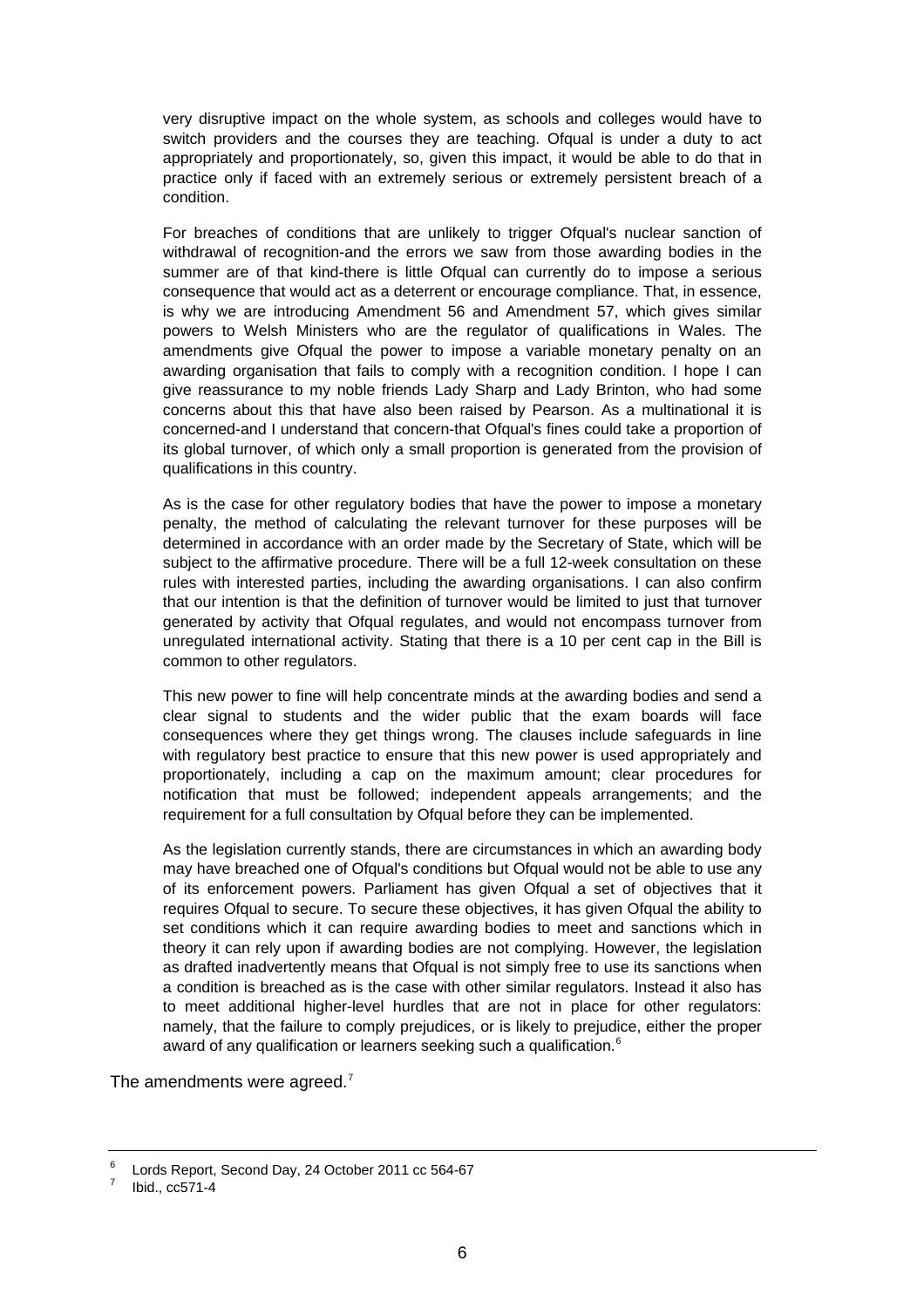# <span id="page-6-0"></span>**5 Duty to co-operate**

In response to a great deal of concern about clause 30, which would have removed the duty on schools to co-operate with children's trusts to improve pupils well-being, the Government decided to remove the clause from the Bill. $^8$  $^8$ 

## **6 Children & Young People's Plan (CTPP)**

Clause 31 would have removed the requirement for maintained schools and Schools Forums in England to have regard to the CYPP. Responding to concerns, the Government decided to remove the clause.<sup>[9](#page-6-2)</sup>

#### **7 School admissions**

The Government introduced several amendments at Lords Report stage in response to concerns raised in Grand Committee about the proposed changes on school admissions. The Bill would have removed a requirement on local authorities to send to the schools adjudicator annual reports about school admissions in their areas. This provision was removed from the Bill so that local authorities would have to continue to send reports to the schools adjudicator.

A new clause inserted into the Bill would allow any body or person to refer an objection concerning the admission arrangements of any state-funded school to the schools adjudicator. Lord Hill outlined the changes as follows.

My Lords, after our discussions about admissions on Monday, I move to a number of government amendments which achieve two important things. The first introduces an important new clause that makes it possible for anyone to object to a school's admission arrangements by referring an objection to the office of the schools adjudicator. His duty to consider all concerns that are raised to him in this way remains. This new clause builds on Clause 62, which extends the adjudicator's remit to include all academies and free schools so that admissions to all state-funded schools will be covered by the same organisation. Our other amendments relate to the issue we discussed on Monday about national oversight of and accountability for the admissions system. Our Clause 34 would have removed a duty on local authorities to send their annual report on admissions in their area to the adjudicator. This is because in the statutory code we are placing that duty on local authorities to report locally to local people.

However, during Committee I listened with care to noble Lords' concerns about the adjudicator not getting these reports to help flesh out his and the Secretary of State's national picture on admissions. Noble Lords were worried that, without these reports, the adjudicator would see admissions only where things have gone wrong or might have gone wrong whereas these reports also set out the areas where things are going right, which is the vast majority. Noble Lords were concerned that this would remove a thread of accountability running from schools through local authorities through the adjudicator to the Secretary of State, which was not our intention. So we are addressing that concern with Amendments 64 to 67. They place a duty on local authorities to send their reports to the adjudicator in addition to being published locally. This will ensure his national oversight and he will continue to be able to take these reports into account when deciding whether to investigate a school's admission arrangements. I hope that noble Lords will agree that our moves on admissions are

<sup>8</sup> Lords Report, Second Day, HL Deb 24 October 2011 cc 633-37

<span id="page-6-2"></span><span id="page-6-1"></span><sup>9</sup> Lords Report, Second Day, HL Deb 24 October 2011 c637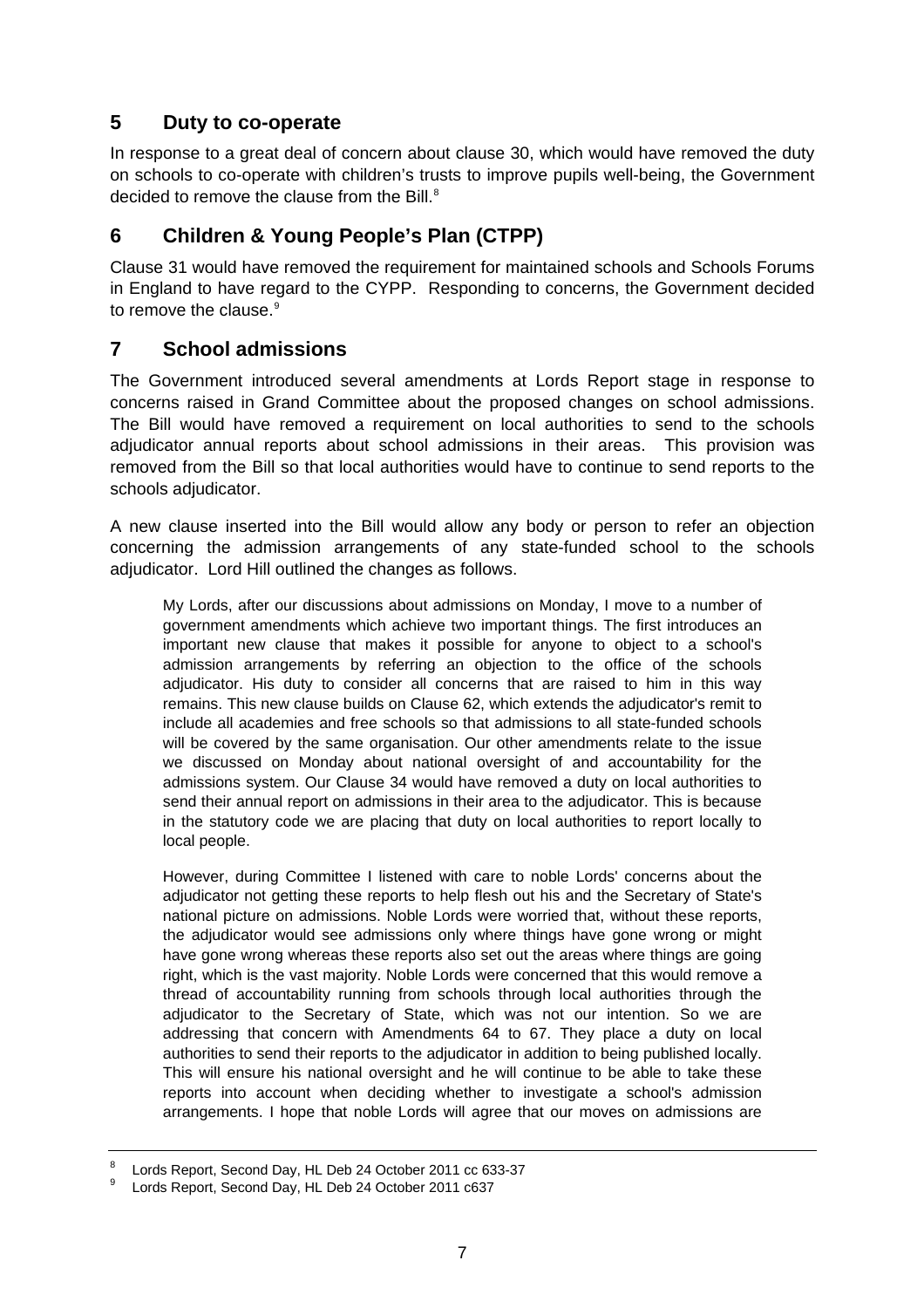<span id="page-7-0"></span>aimed at achieving and promoting fair access and that these amendments will help achieve that end. I beg to move.<sup>[10](#page-7-1)</sup>

## **8 School governing bodies**

In Grand Committee, the Government introduced amendments to clause 37 to require a maintained school governing body to include a staff governor (in addition to the head teacher) and a local authority governor. Lord Hill said:

The current complex regulations can sometimes get in the way of some governing bodies, and the main purpose of Clause 37 is to free up the constitution of maintained school governing bodies. We also want to amend the relevant regulations to minimise prescription around the proportions of governors required from each category. We believe that the governing body is best placed to determine what will work best for them locally and that-this is an important point-the current governing body should decide on any change to its constitution. As I said, the changes that we are proposing are permissive. The noble Baroness, Lady Jones, asked me about that, and that is the answer-no governing body will be required to change if it does not think it is in the best interests of the school.

As I have said, our wish is to minimise prescription, but having listened to the concerns expressed in another place-which I know my noble friend Lady Walmsley shares - we are bringing forward two government amendments. I accept that there are strong views that maintained school governing bodies should be required to include an elected staff governor, other than the head teacher, and one local authority governor whose skills will assist the governing body. We propose that when a local authority governor post becomes vacant, the governing body should liaise with the local authority to identify a suitable candidate for appointment. The governing body should be able to ask a local authority to make a different nomination if its original one does not have the skills required by the governing body.<sup>[11](#page-7-2)</sup>

# **9 School Inspections**

Clause 39 relates to the exemption of schools from regular inspection. Government amendments introduced in the Lords provide that any subsequent change to the first set of regulations made in relation to these arrangements would require the affirmative procedure:

**Lord Hill of Oareford**: My Lords, in Committee, while I think that there was a general acceptance of the idea of focusing inspection more intelligently, a number of concerns were raised about some of the specific provisions in Clause 39. I said that I would reflect on these and report back. In my letter of 14 October to the noble Baroness, Lady Hughes of Stretford, I set out our policy intention and the changes that Ofsted will make to strengthen the arrangements in response to particular concerns that were raised.

The principle of proportionality is already a feature of the current inspection system with more frequent inspections for satisfactory and inadequate schools, and intervals of up to five years for good and outstanding schools. The intention behind Clause 39 is to take this to the next logical step by replacing the requirement for all schools to receive a routine inspection with an approach based on rigorous risk assessment that triggers inspection of outstanding primary and secondary schools where necessary. Clause 41 seeks to apply a similar approach for the inspection of outstanding FE providers.

<span id="page-7-1"></span><sup>10</sup> Report Third Day, HL Deb 26 October 2011 cc757-761

<span id="page-7-2"></span><sup>11</sup> Grand Committee, Eight Day, HL Deb 20 July 2011 GC 464-5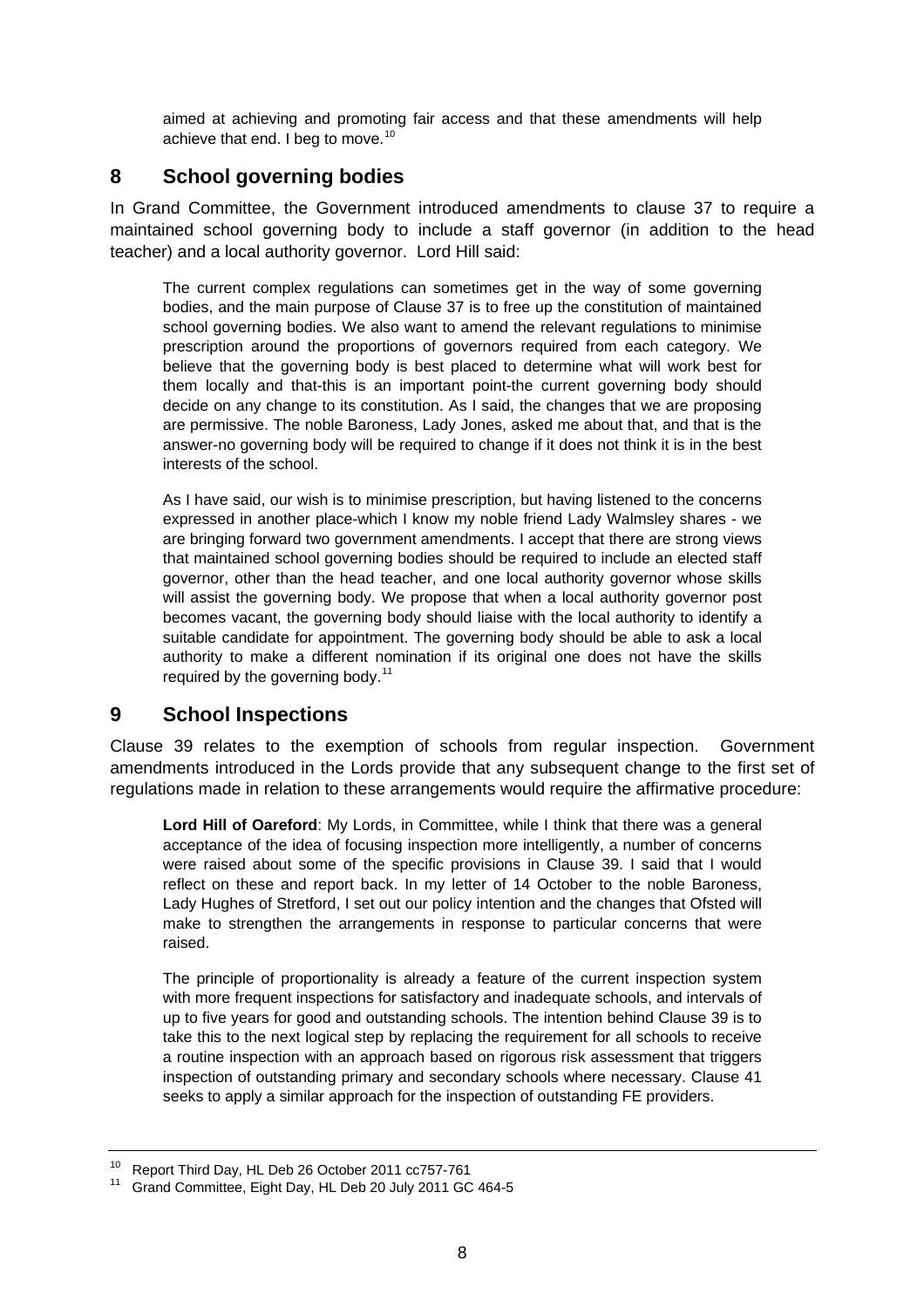In Committee, the noble Lord, Lord Hunt of Kings Heath, raised a particular concern that regulations made under the new powers introduced at Clause 39 could extend the categories of schools not requiring routine inspection to cover, for example, all academies or all faith schools without appropriate scrutiny. While we have been very clear about our intentions to use the new power to exempt only outstanding schools, I accept the general point made by the noble Lord, which is why I have tabled Amendments 74 and 75. They provide that any subsequent changes to the first set of regulations made under the new power - a draft of which was shared with the House as indicative regulations in March, exempting outstanding mainstream primary and secondary schools - will require parliamentary approval through the affirmative procedure. Amendments 81 and 82 offer the same commitment in relation to FE providers. I hope that these amendments remove any doubt about the Government's intentions and any concern about a hidden agenda, and provide sensible and effective safeguards.

The noble Lord, Lord Hunt of Kings Heath, was also worried about the performance of some outstanding schools dropping and I understand that concern too. Our response to that point has not been to move away from the principle of greater proportionality but to look again at the question of risk assessment and the triggers that would cause an inspection to take place. Risk assessment already takes account of a range of information, including pupil attainment and progress, attendance, evidence of poor performance gathered through survey visits, warning notices issued by local authorities, views from parents, including through Ofsted's recently launched parent view online questionnaire, and any complaints.

An inspection may occur where, for example, achievement was judged to be less than outstanding and has not improved; where particular groups of pupils are not making good progress; where attendance is significantly below average and not improving; or where Ofsted undertakes a survey visit and identifies concerns. A decision to inspect will also take account of the views of parents, local authorities, funding agencies and others in the local area.

Inspection of outstanding schools based on risk assessment has in effect been trialled in the past academic year using flexibility on the timing of inspections that exist within the current arrangements. Ofsted has been visiting only those schools that had been identified as showing signs of potential decline through Ofsted's risk assessment process. The national data for outstanding schools show that around a third drop their inspection grade on re-inspection, a point raised by the noble Lord, Lord Hunt of Kings Heath. But with the 72 schools that Ofsted targeted through risk assessment, two thirds have declined, including 11 that have dropped to "satisfactory" and three that were "inadequate". This shows that Ofsted's approach does effectively identify schools that have slipped back and all those schools have now gone back into the pool for routine inspection. Those 72 schools represent around 2 per cent of all outstanding schools but to provide additional assurance that Ofsted's risk assessment will be sufficiently widely drawn, we have agreed with Her Majesty's Chief Inspector that the risk assessment threshold should be such that it identifies at least 5 per cent of outstanding schools and outstanding further education providers for re-inspection every year. I hope that this provides noble Lords with some reassurance.

In addition, we have also reflected on concerns expressed in Committee about the possible detrimental effect of a change of head teacher. Both we and Her Majesty's Chief Inspector accept that this is a risk factor. We all know how central a head's role is in the ethos and achievement of a school. So we have agreed that while annual risk assessments will normally start three years after the previous inspection, this will be brought forward where there is a change of head teacher. Building on this, Ofsted will trial a new approach whereby HMI will engage directly with the new head teacher to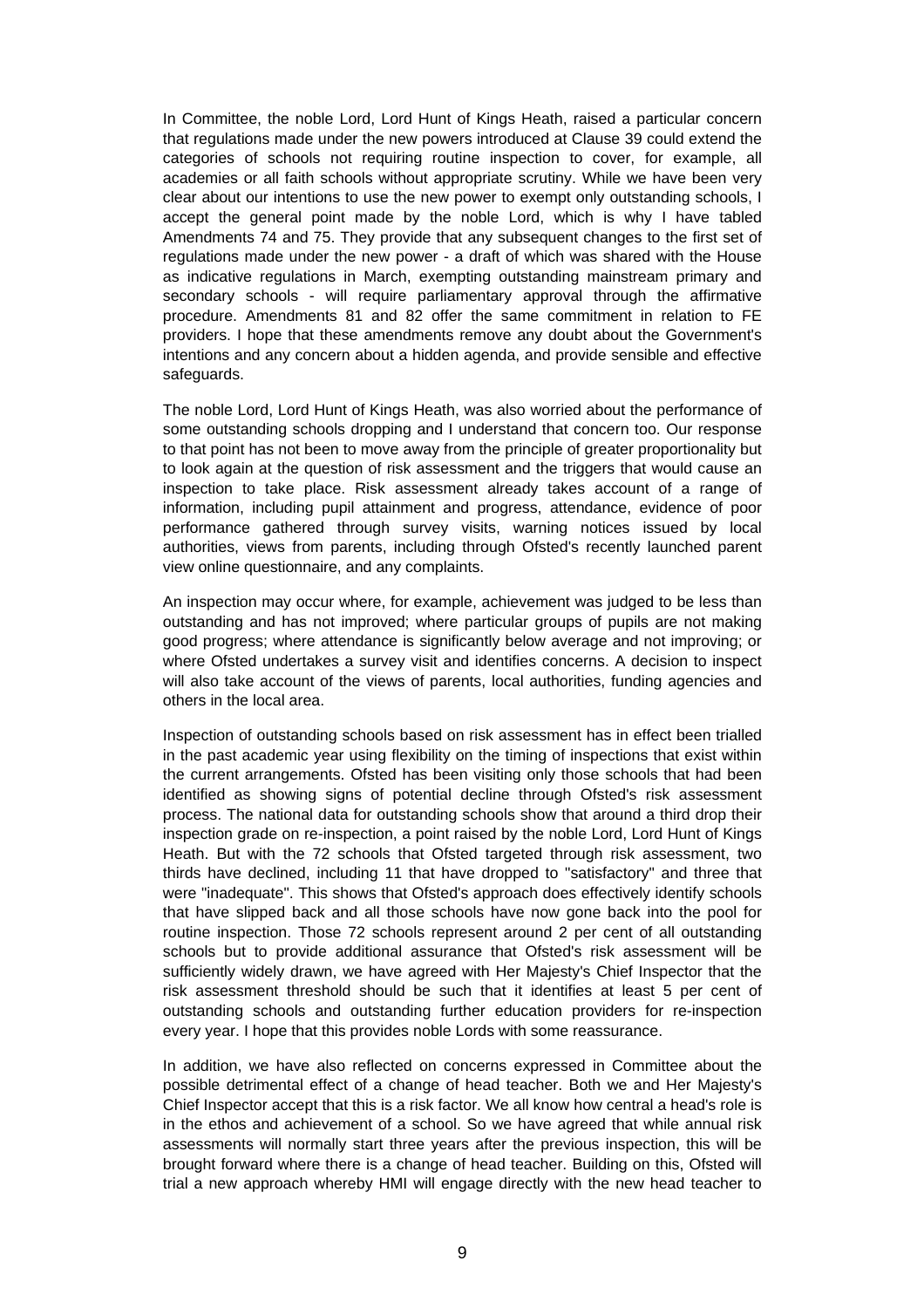<span id="page-9-0"></span>discuss the school's performance and improvement priorities, which is a move that a number of noble Lords will welcome. HMI will also consider the progress of outstanding schools at its regular meetings with local authority directors of children's services. I have also agreed that for outstanding FE providers with leadership changes this matter will be discussed at regular meetings between Ofsted and the funding agencies.

Ofsted has powers to investigate complaints from parents and will continue to use these as a mechanism for determining whether and when to inspect a school. This will play an even more important part in intelligence-gathering in future. Last week Ofsted launched a new system to gather parents' views more generally and outside inspection. Parent View enables parents to register views about their child's school at any time using an online questionnaire. Results will be published and the information will act as an additional source of intelligence for Ofsted when it undertakes risk assessments of individual schools. The Education Select Committee report published earlier in the year emphasised the importance of using Ofsted surveys to look at excellent practice and spread that through the system. To ensure that we are able to capture best practice, Ofsted will continue to visit outstanding schools and further education providers for those surveys. It is likely that the vast majority of outstanding secondary schools will experience such visits within a five-year period and around a quarter of primary schools will also be visited. As I mentioned before, these visits will also inform Ofsted's risk assessment.

Clauses 39 and 41 build greater proportionality into the inspection arrangements in line with our determination that in future inspection should be targeted where it is needed most and where it will have the greatest impact on provision and standards, but Ofsted will take a cautious approach in relation to risk assessment. The new commitment to inspect more than double the proportion of schools that were identified through risk assessment last year reinforces this. In the interests of the many successful schools and further education providers that are doing well, I ask noble Lords to accept the government amendments which provide additional assurance about the scope of these measures. I beg to move. $12$ 

Other consequential amendments were also agreed.<sup>[13](#page-9-2)</sup>

#### **10 Academies**

Various amendments were made relating to academies.<sup>[14](#page-9-3)</sup> The details are given in the Explanatory Notes and relevant parts of the Lords' debates are noted below. The amendments included:

- alternative provisions academies;<sup>[15](#page-9-4)</sup>
- the transfer of publicly funded land and provision to ensure safeguards are statutory rather than contractual: $16$
- academy orders; $17$  and,
- academy admission arrangements.<sup>[18](#page-9-7)</sup>

<span id="page-9-1"></span><sup>12</sup> Report Third Day, HL Deb 26 October 2011 cc777-783

<span id="page-9-2"></span><sup>13</sup> Report Fourth Day, HL Deb 1 November 2011 c1210

<span id="page-9-3"></span><sup>14</sup> Including in Grand Committee, Ninth Day, HL Deb 12 September 2011 GC 164-172

<span id="page-9-4"></span><sup>15</sup> Grand Committee, Tenth Day, HL Deb 14 September 2011 GC 230-5

<span id="page-9-5"></span><sup>&</sup>lt;sup>16</sup> Grand Committee, Tenth Day, HL Deb 14 September 2011 GC 259-60<sup>17</sup> Bonert Fourth Day, HL Deb 1 Navember 2011 e1160

<span id="page-9-7"></span><span id="page-9-6"></span><sup>&</sup>lt;sup>17</sup> Report, Fourth Day, HL Deb 1 November 2011 c1169<br><sup>18</sup> Benert, Fourth Day, HL Deb 1 November 2011 c1180

Report, Fourth Day, HL Deb 1 November 2011 c1180